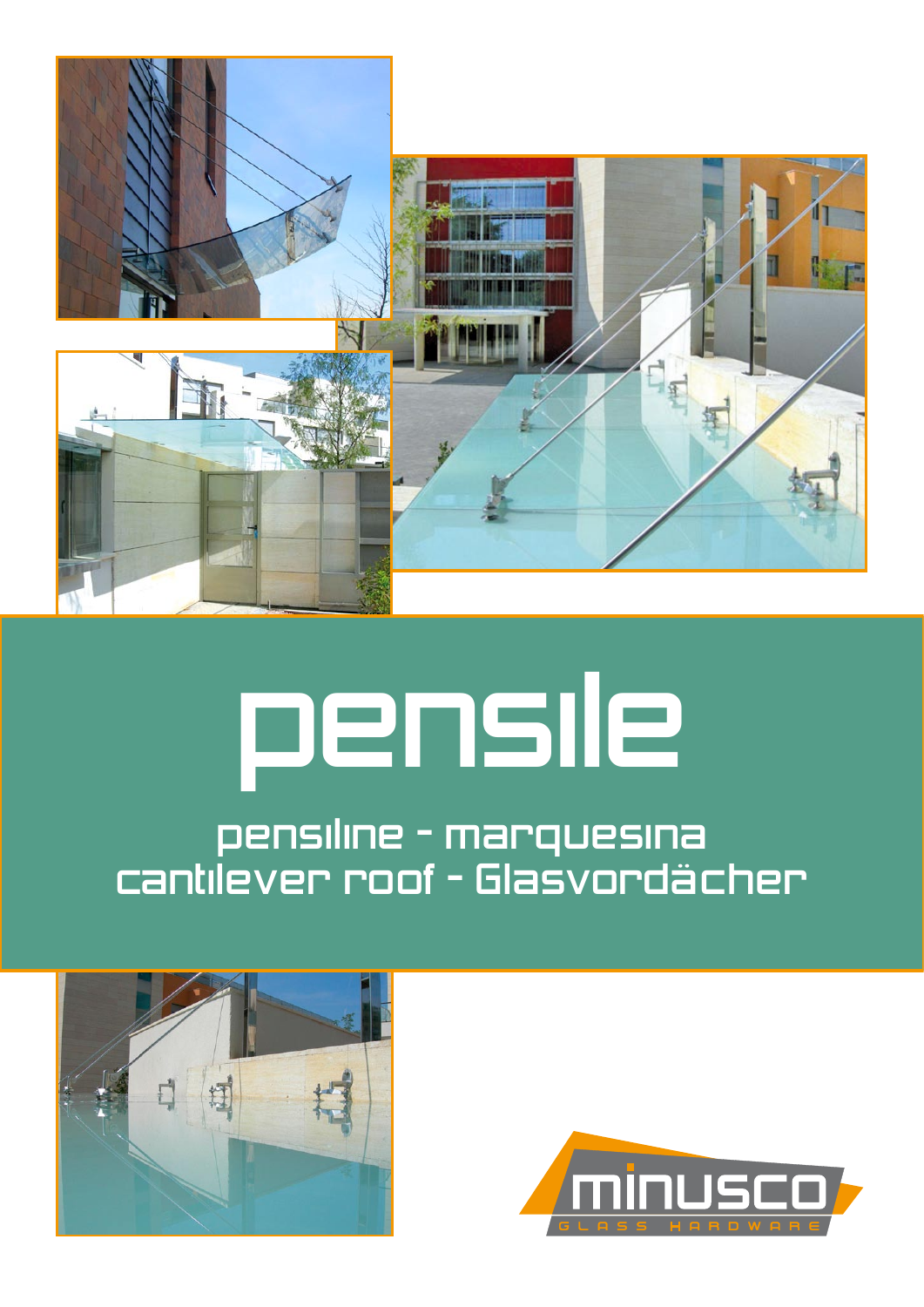Le pensiline in vetro, come è noto, conferiscono alle facciate degli edifici un tocco di classe e di modernità. Sono perfettamente a loro agio in strutture ultramoderne così come in ristrutturazioni di edifici storici. La trasparenza del vetro infatti, consente una versatilità estetica e di applicazione che non ha eguali. Oltre a questo le pensiline hanno la indispensabile funzione di "prendersi cura" dei vostri amici o clienti, nonostante eventuali intemperie. Le pensiline Minusco sono ottenute per lavorazione meccanica degli accessori in acciaio inox. Esistono sostanzialmente tre kit, i quali combinati fra loro consentono diverse soluzioni, monolastra o multilastra (vedi tabella ed esempi). Richieste particolari per dimensione o portata, possono essere comunque calcolate e supportate dall'ufficio tecnico Minusco.

Es notorio que la marquesina en vidrio, confiere un aspecto de clase y modernidad. Se encuentra bien en diferentes estructuras exclusivas y modernas así como en las antigas. La trasparencia del cristal, permite versatilidad estética sin igual. Además de esto, la marquesina se "preocupa" de vuestros amigos o clientes aunque cuando expuestos a la intemperie. Las marquesinas de Minusco, estan obtenidas con producciones "mecánicas" de los acesorios en acero. Tres son los kit que se pueden combinar en diferentes soluciónes (lámina simple o múltipla – como en los ejemplos). Diferentes tamanos o acabados, podrian ser soluciónados de nuestra oficina tecnica.

As You know the Cantilever made of glass confire a final and modernity touch to the front building. They are perfectly suitable for ultramodern structures like the restructuring of historical building.In fact the transparent glass allows for an unequalled aesthetics variety of applications. Furthermore the cantilever have the basic function of protecting Your friends or customers against possibile bad weather. The Minusco cantilever are obtained by mechanical processing of stainless steel accessories . The compounding of the three existing sets allows different solutions that may be single or multiple plate ( see table and example ). Further and special requests concerning dimensions or capacity may be calculated and supported by the Minusco technical office department.

Die Glasvordächer geben den Gebäudefassaden Klasse und Modernität. Sie besitzen sehr moderne Strukturen und sind auch optimal für Renovierungen von geschichtlichen Gebäuden geeignet. Die Glastransparenz erlaubt in der Tat eine große Anpassungsfähigkeit im Gesichtspunkt der Ästhetik und der Installierung.

Des weiter haben die Glasvordächer eine wichtige Funktion: Den Schutz von Kunden, Bekannten und Verwandten bei möglichen Unwettern.

Der Minusco Installationssatz ist aus Edelstahl und wird maschinell produziert. Es gibt drei verschiedene Sätze (einzelne oder mehrere Gläser), die immer die richtige Lösung bieten.

Diese Installationsmöglichkeiten können natürlich miteinander kombiniert werden (siehe Beispiele in der Tabelle). Sonderanfragen (z. B. Maße, Belastbarkeit usw.) können auf jeden Fall von der Technikabteilung von Minusco kalkuliert und geplant werden.





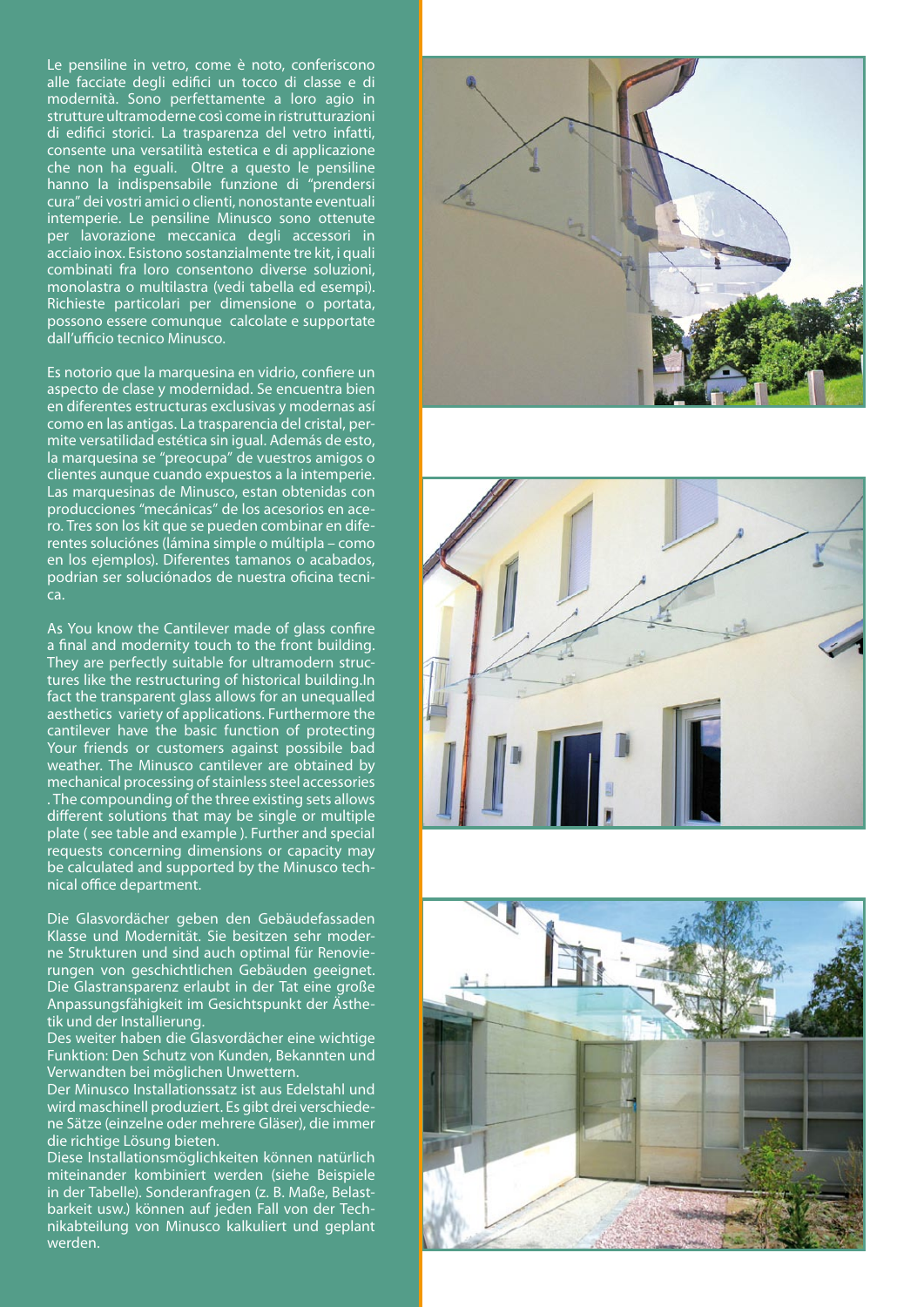

## **PS00β**





La lunghezza β del tirante  $(v1,v2,v3,v4,v5)$  e' in funzione di B. Vedi tabella sovrastante.

El largo del tirante β (v1, v2, v3, v4, v5) depende de B. Mira a la tablilla por arriba.

The pulling cable length β (v1,v2,v3,v4, v5) is in function of B. See the above schedule.

Die Länge der Anzugstange β (v1; v2; v3; v4; v5) ist in funktion von B. Hervorstehende Tabelle sehen.



### **PS02β**



**PS05β**

La lunghezza β del tirante  $(v1,v2,v3,v4,v5)$  e' in funzione di B. Vedi tabella sovrastante.

El largo del tirante β (v1, v2, v3, v4, v5) depende de B. Mira a la tablilla por arriba.

The pulling cable length β  $(v1,v2,v3,v4,v5)$  is in function of B. See the above schedule.

Die Länge der Anzugstange β (v1; v2; v3; v4; v5) ist in funktion von B. Hervorstehende Tabelle sehen.





La lunghezza β del tirante  $(v1,v2,v3,v4,v5)$  e' in funzione di B. Vedi tabella sovrastante.

El largo del tirante β (v1, v2, v3, v4, v5) depende de B. Mira a la tablilla por arriba.

The pulling cable length β  $(v1,v2,v3,v4,v5)$  is in function of B. See the above schedule.

Die Länge der Anzugstange β (v1; v2; v3; v4; v5) ist in funktion von B. Hervorstehende Tabelle sehen.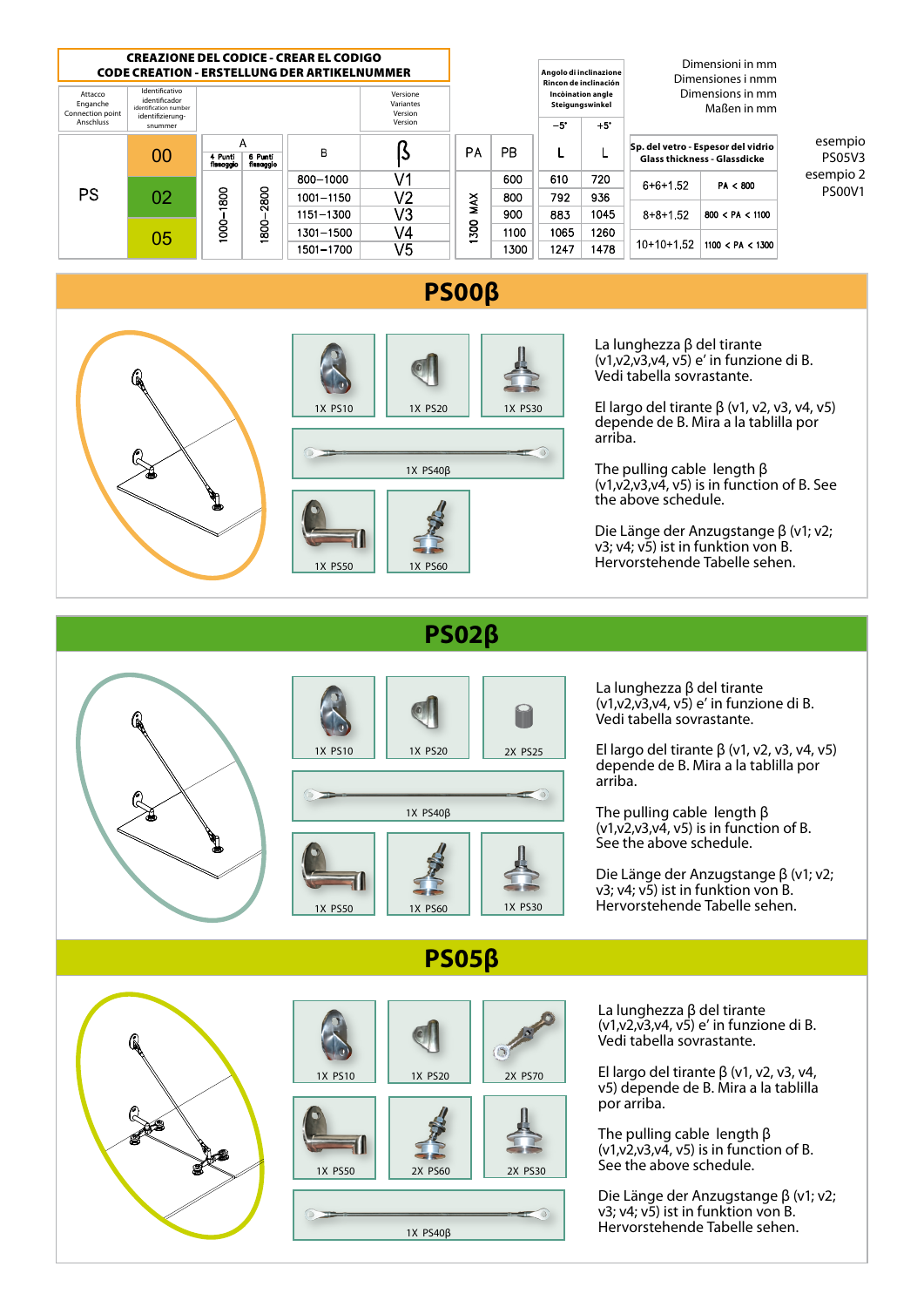**Applicazioni - Aplicaciónes - Applications - Anwendungen**



#### **Vetro singolo - Vidrio individual - Single glass - Einzelglas**



#### **Vetro multiplo - Vidrio vario - Multiple glass - Mehrfachglas**



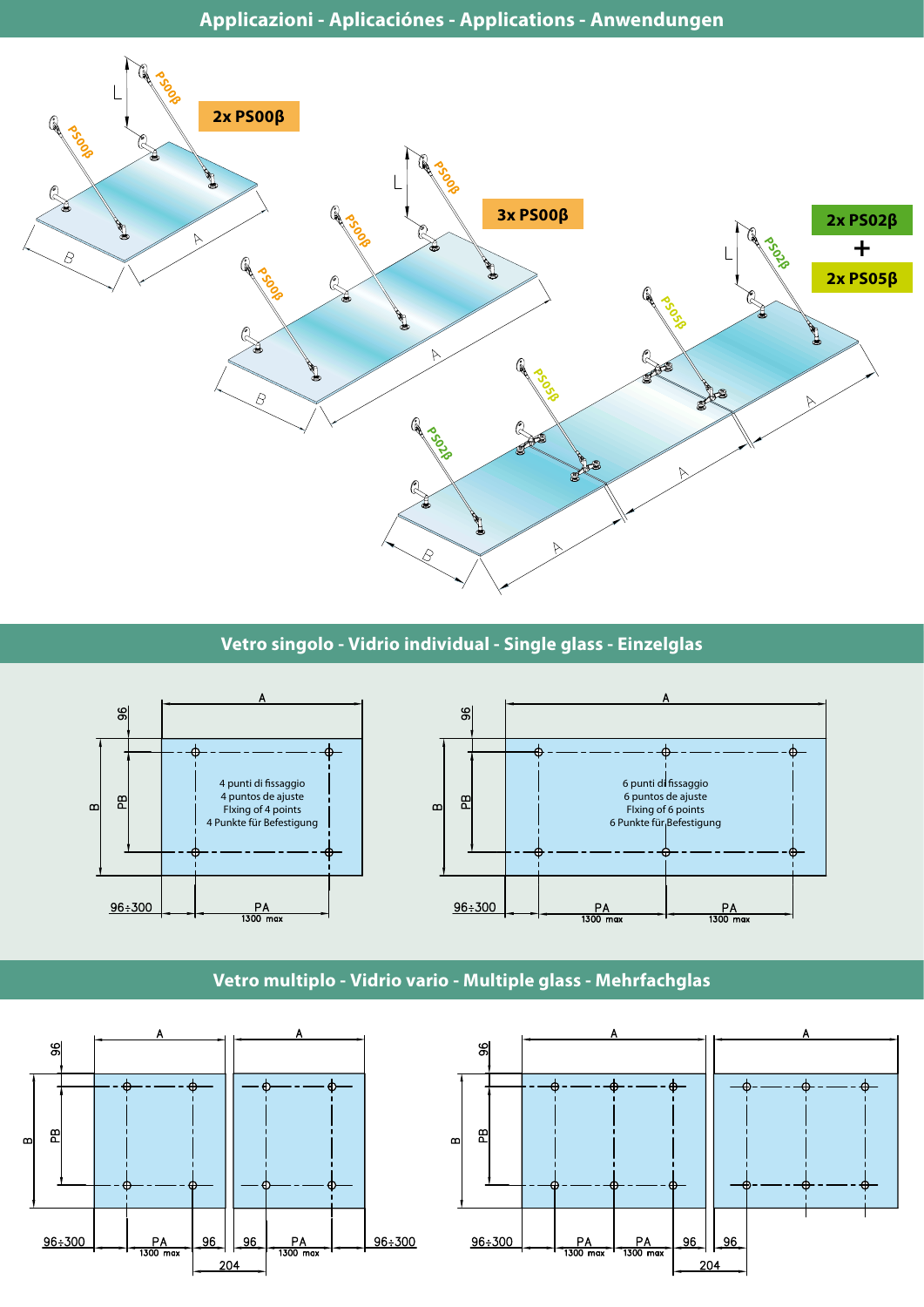